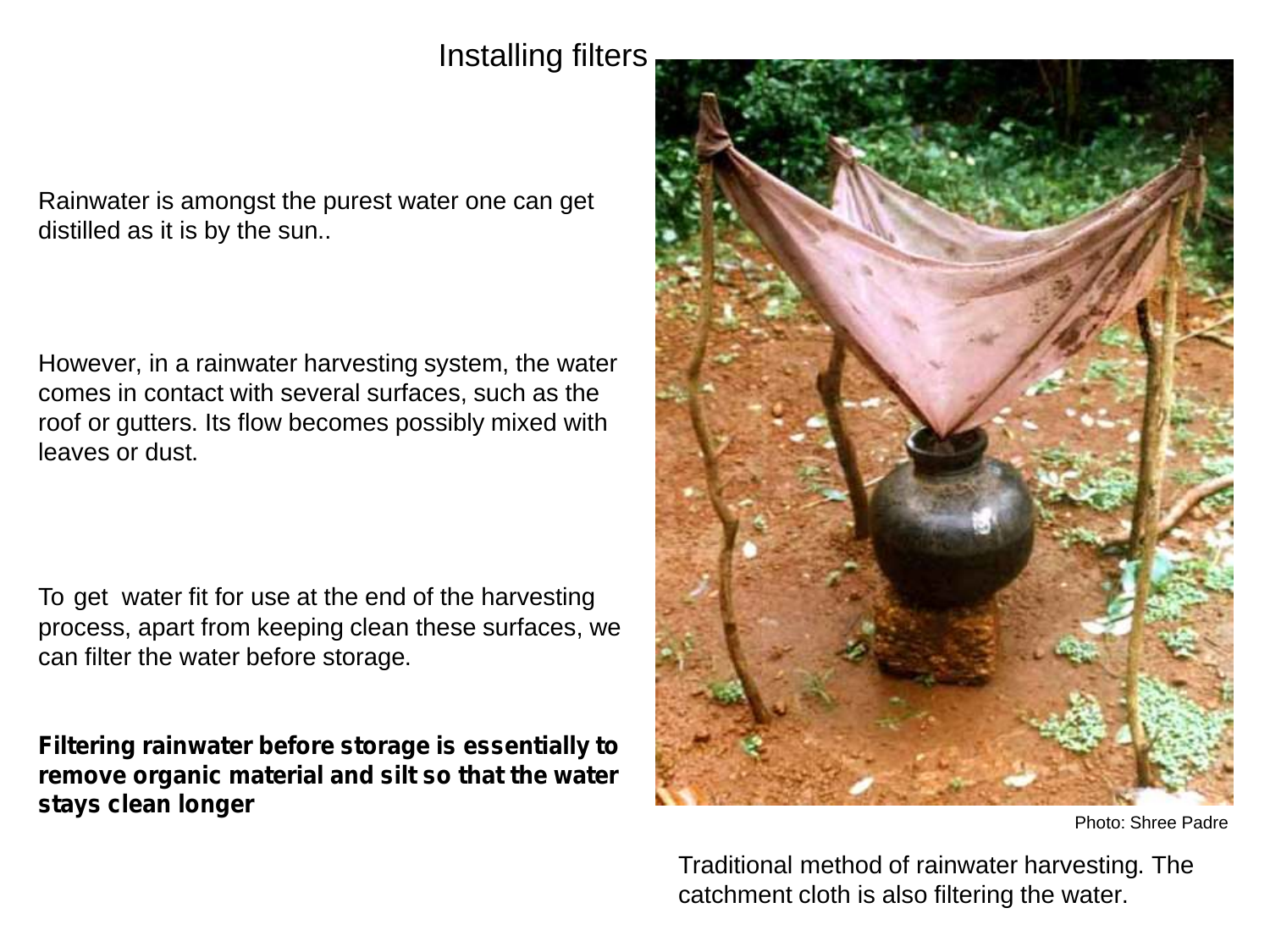# Filter types

Different types of filter are available

I. For sump tank



**PVC drums**





**Double drums filter**



# II. For ground level tank



**Integrated sand filters**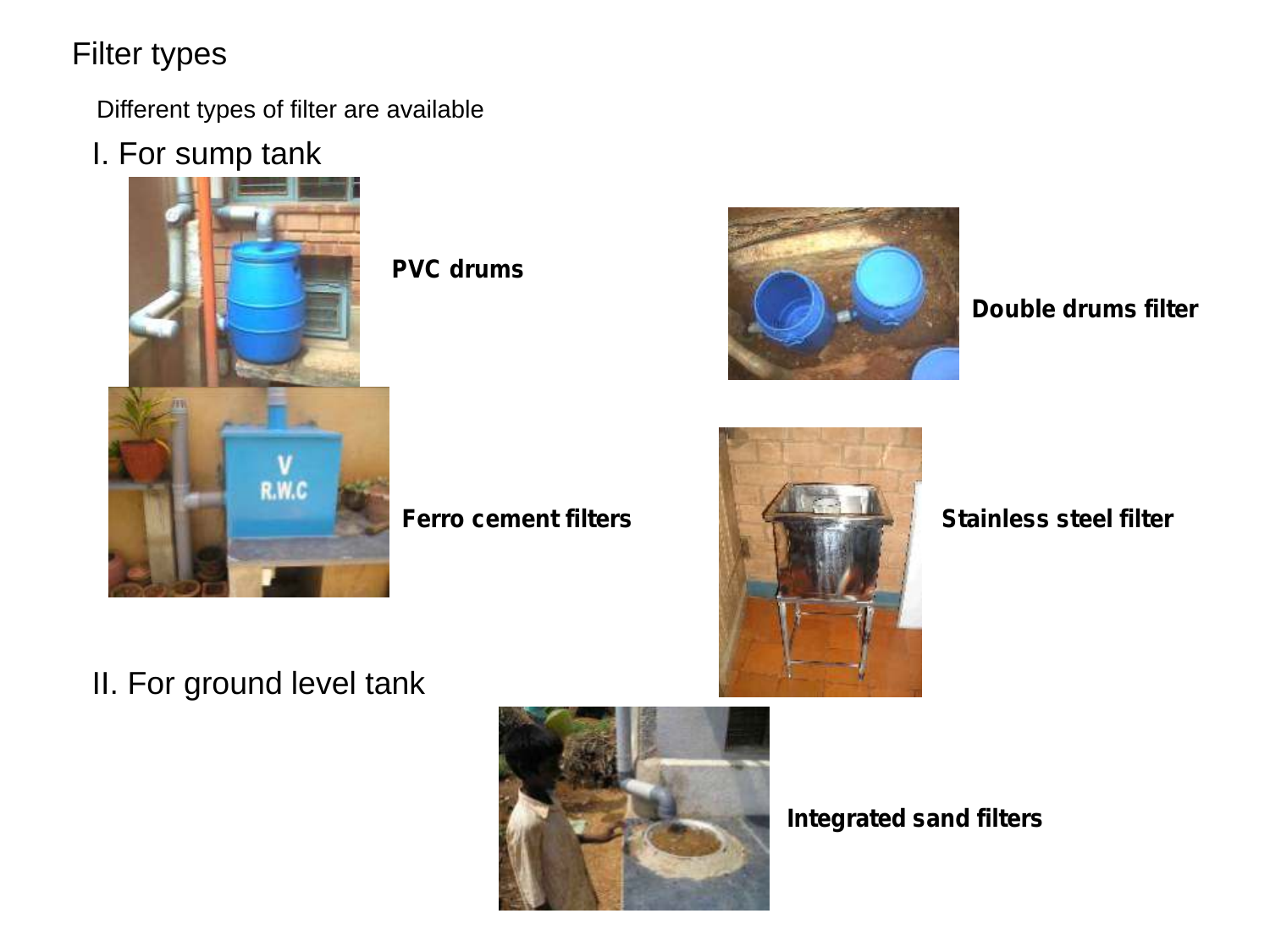### The PVC drums and ferro cement structure

PVC drums has a light weight, and is easy to transport, easy to install. It is also the cheapest of these filters. But it cannot be kept in sun, and has a limited capacity.

Concerning the ferro cement structure, its size can be made to suit the requirements But it is heavy, and requires skill for construction.

Site Specification Usually the filter is placed below the vertical down pipe. It can also be placed adjacent to the sump tank. A drum of 90 liters can filter the water of a roof area up to 100 m².

**Technique** 

Make the filter using PVC or Ferro cement. Provide an outlet at around 2" from the base.

Tie a nylon or wire mesh to the mouth of outlet for holding back any suspended impurities.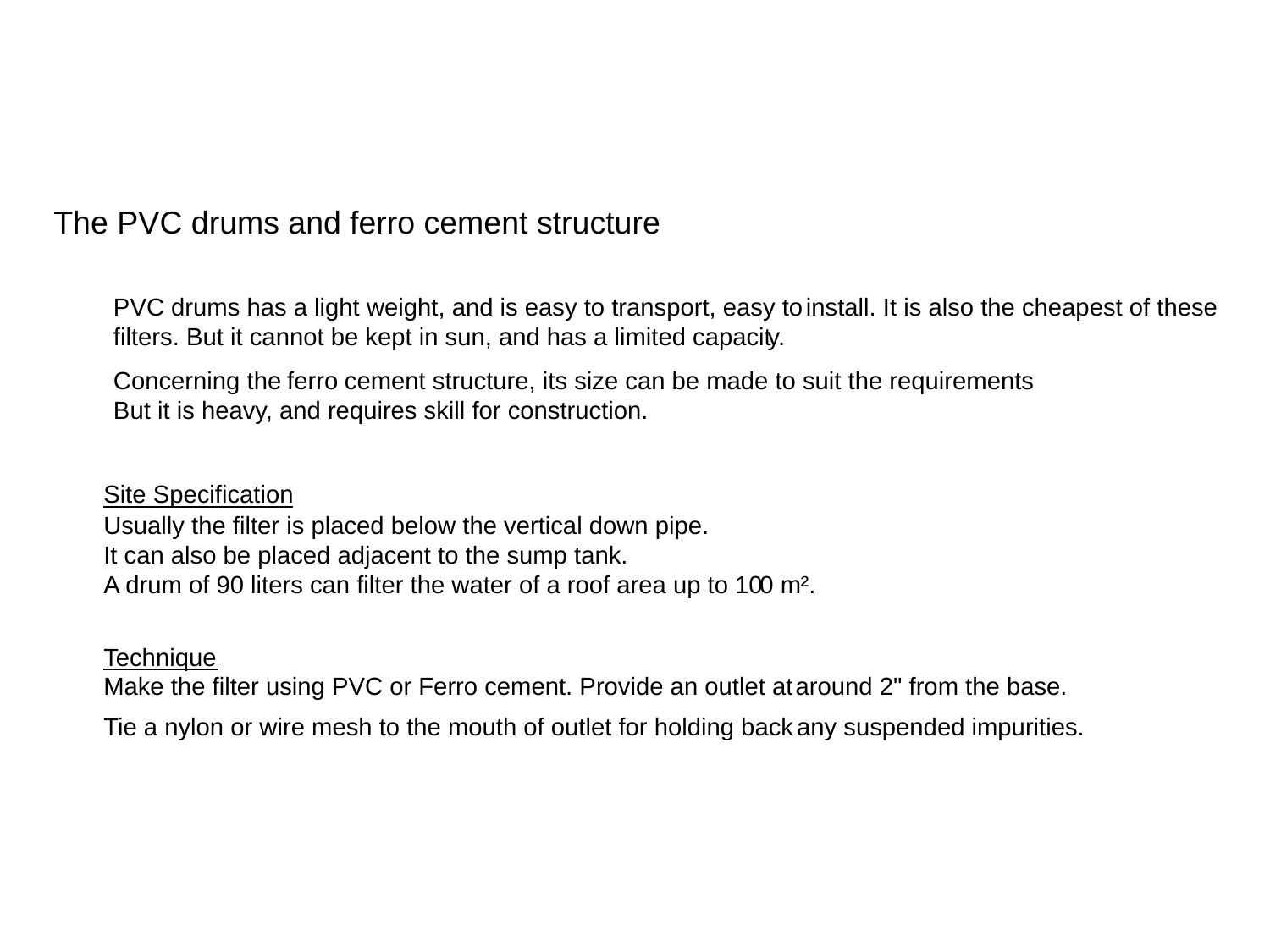## Filtering material

Once the type is choosen, the container is filled with filtering material. It can be coarse gravel, smaller gravel, sand and wire mesh.



Ferro cement filter with sand



Drum filter with filtering cloth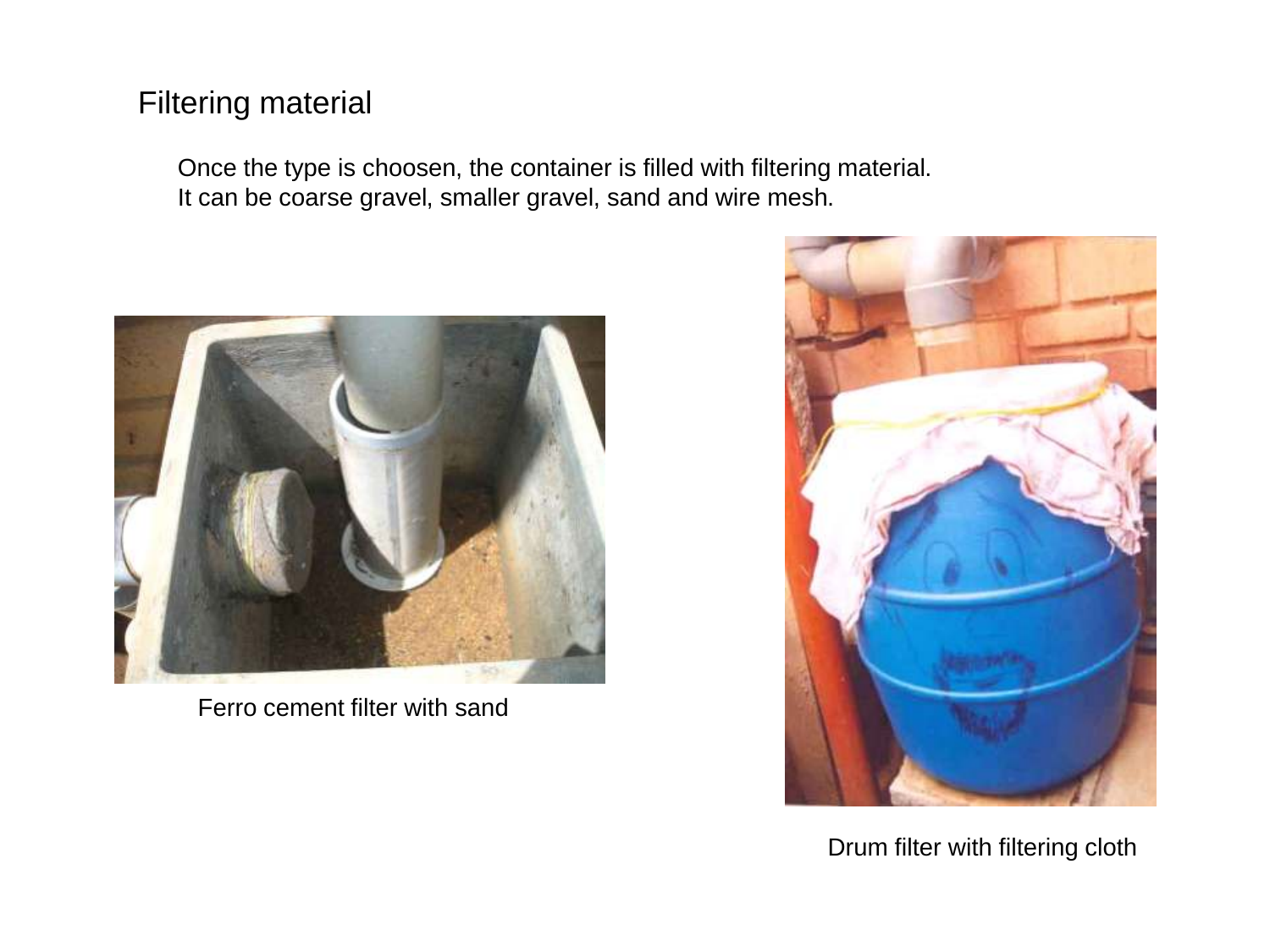#### **Technique**

Place the filtering media in layers. Coarse gravel at the bottomand smaller gravel above it.

The topmost layer must be of sand. All layers are usually 15 cm deep.

Maintenance : remove the mesh on top of the sand after every rain and clean it under a running tap. Cost : a drum filter will cost around Rs 600, if kept in the shade, it can last over 6 years. A ferro cement filter will cost around Rs 1700/-.



Drum filter filled with sand



Perforated cap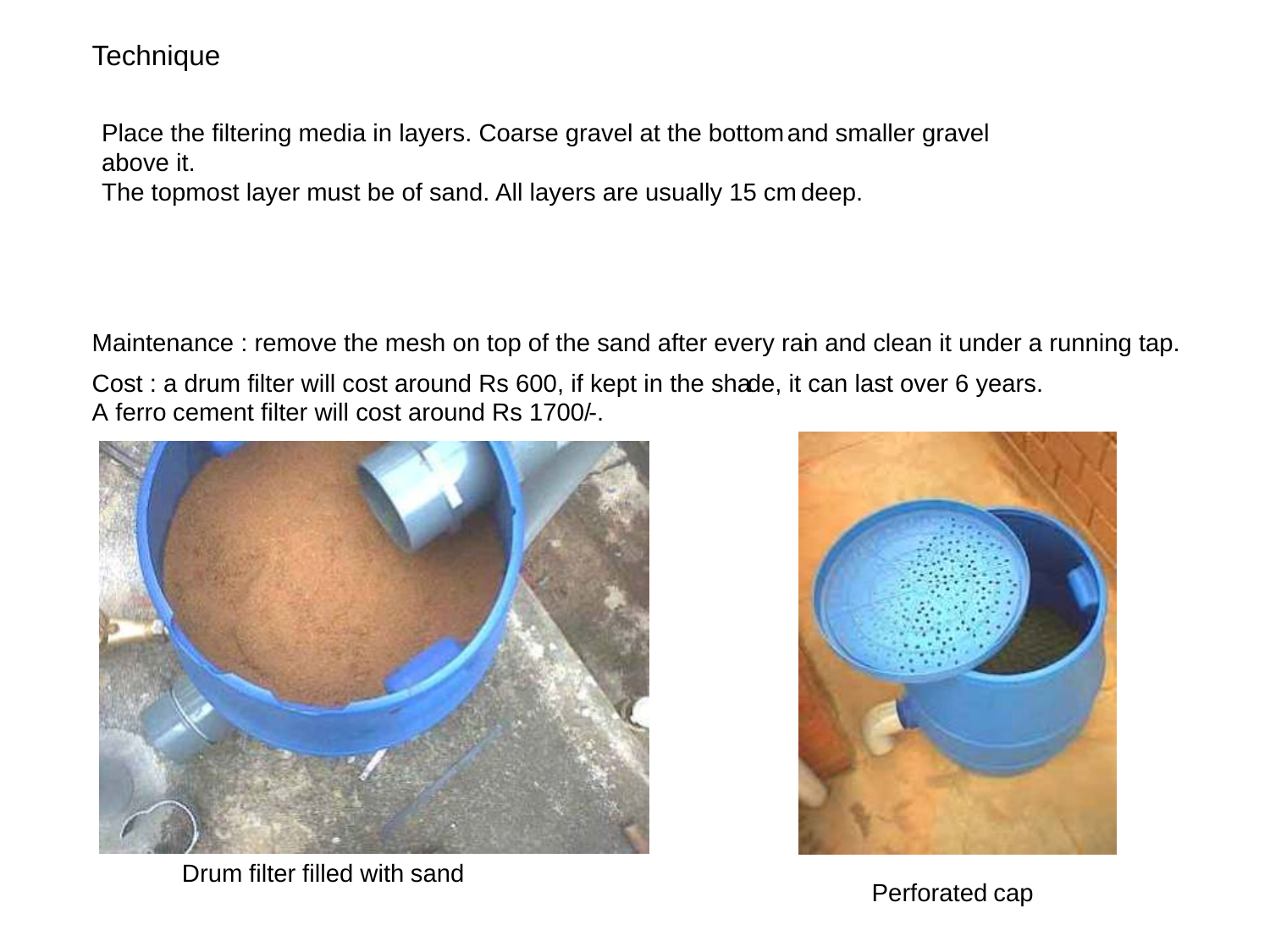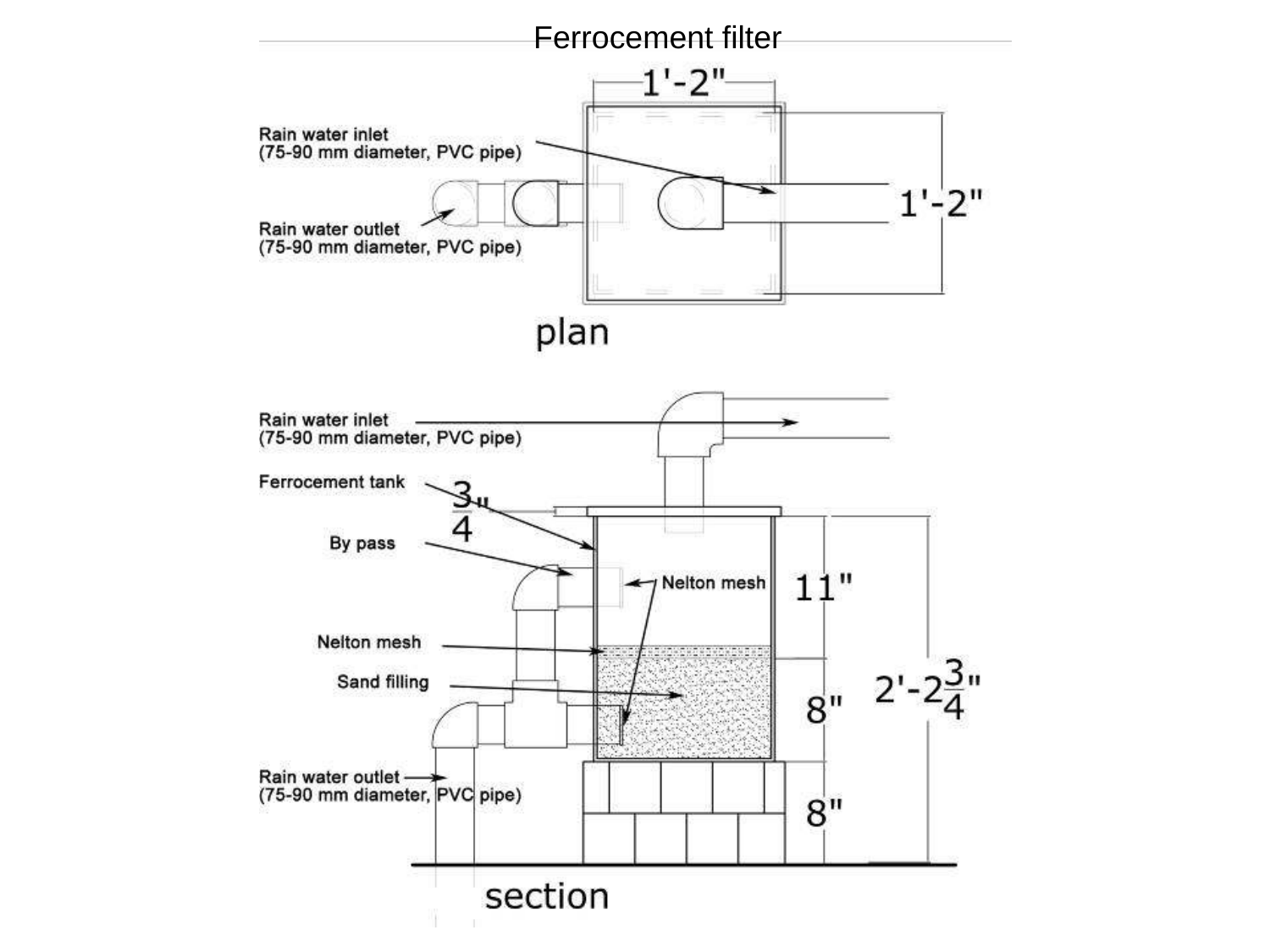#### Drum filter

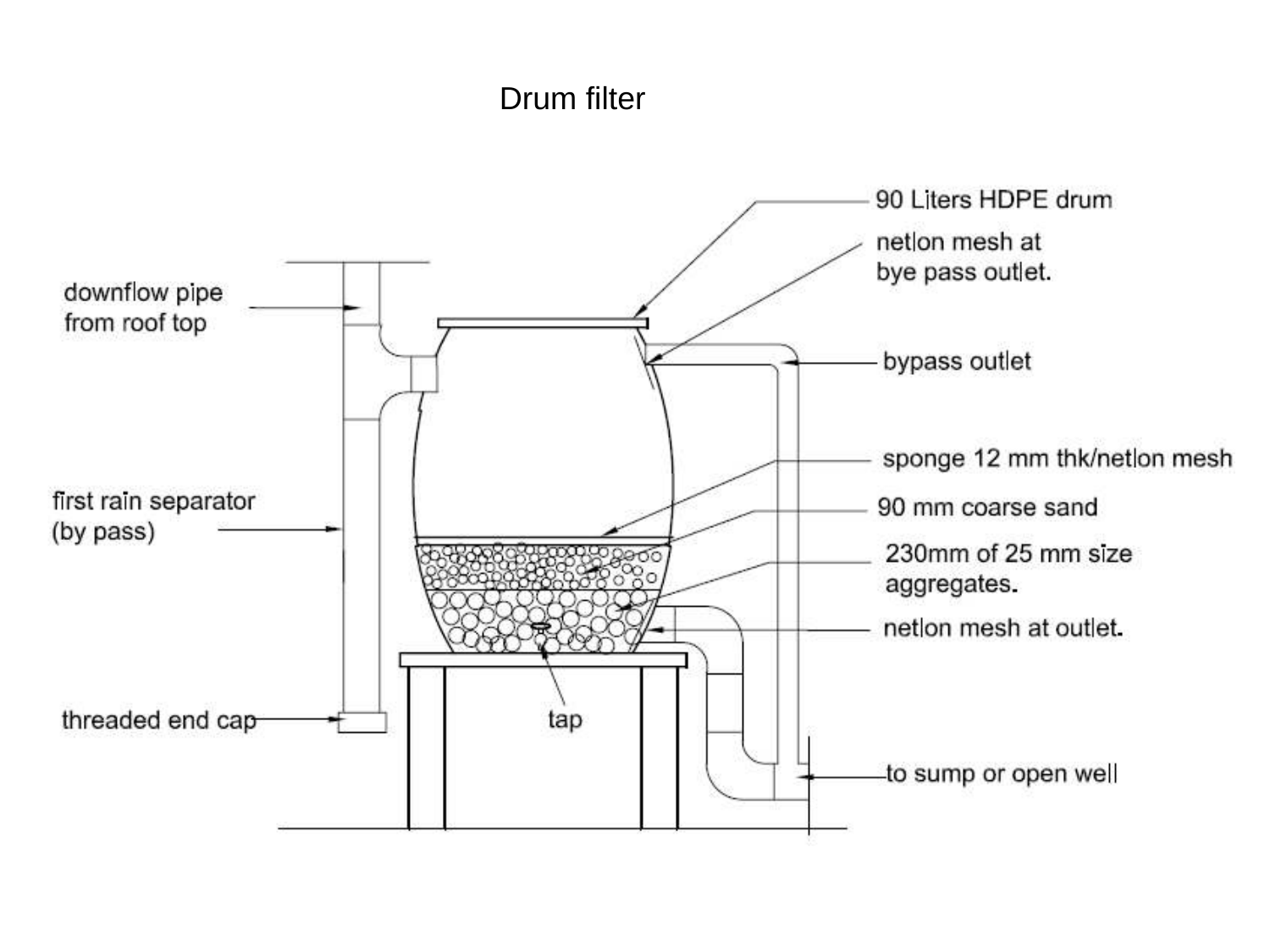### What else is possible

You can place charcoal on the top of the sand. It eliminates bad odours that could be present in the water. It simply purify the water through a process of adsorbtion (carbon fixation).





Charcoal is used as an odour absorber

The ferro cement filter can be designed as a sitting area or an area where pots can be kept.

Ferro cement filter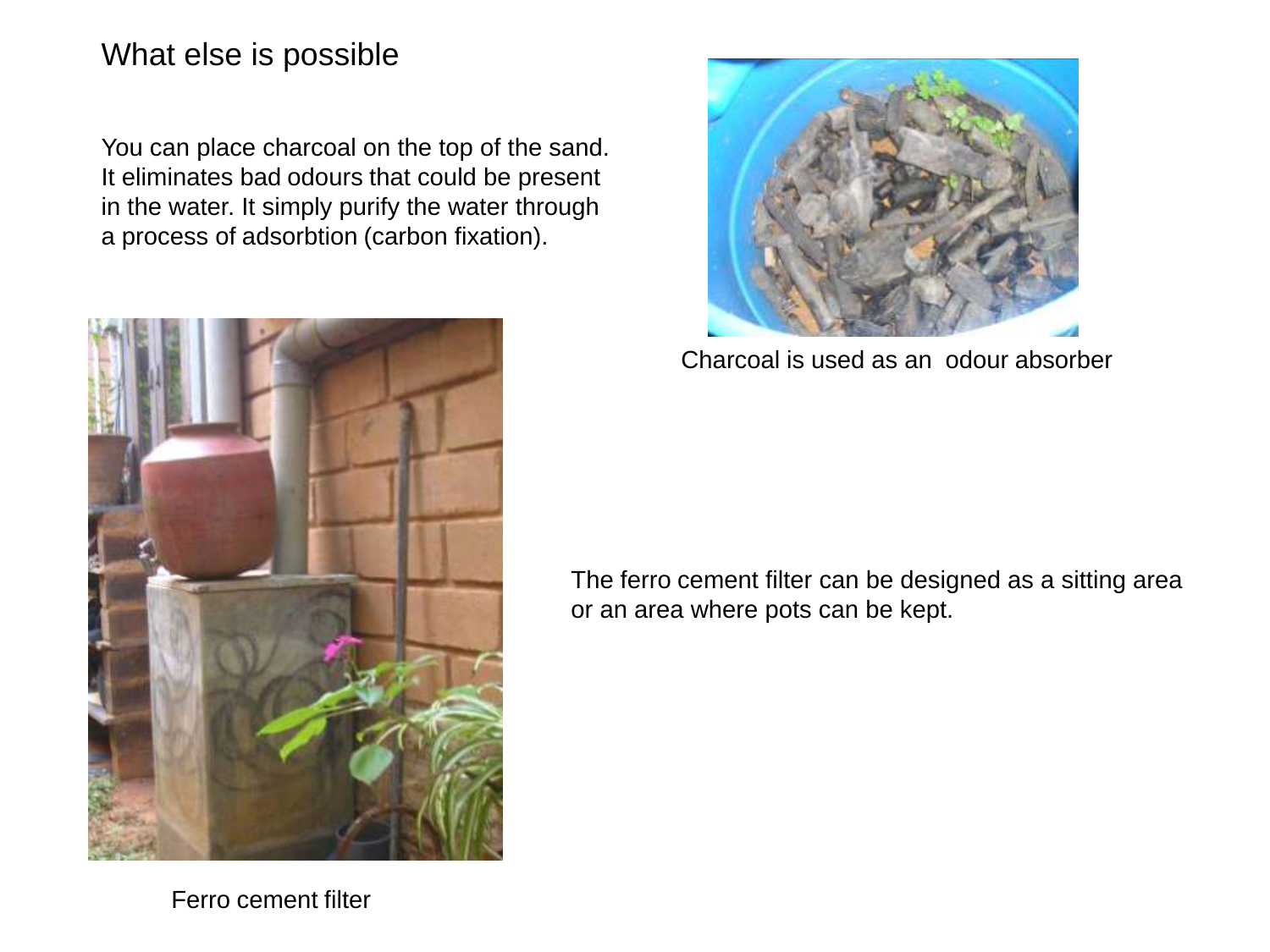# Double drums filter

When the roof area is bigger than 100 m<sup>2</sup>, it is possible to use two drums as filter.



Collecting pipes from the roof

Over flow pipe to the recharge well

Pipe to the sump tank

Drum filter for the roof top harvesting system of an apartment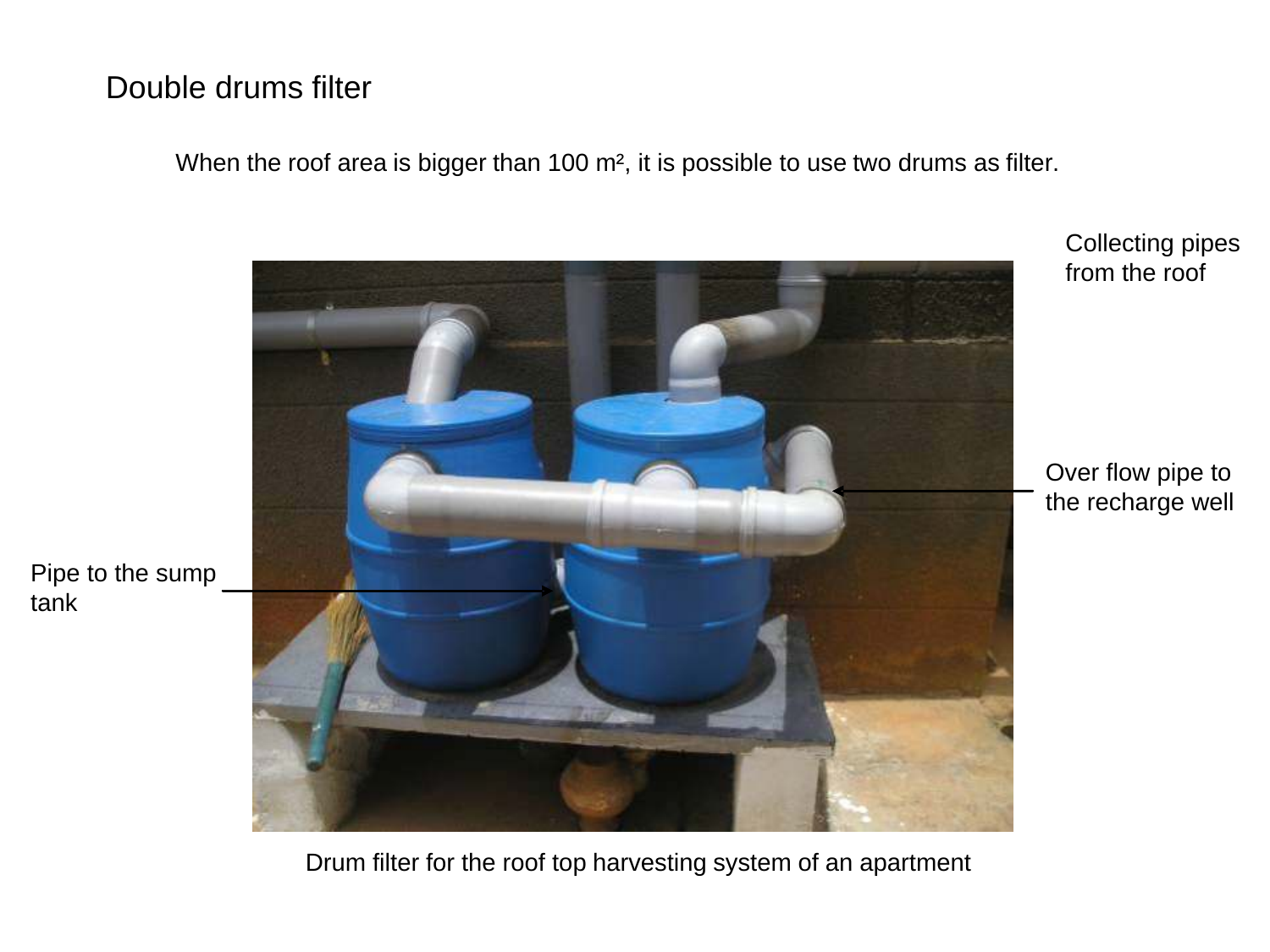# Stainless steel filter



The stainless steel box filter is ready to use.

The water enter in the box from the top and pass through the mesh to the downflow pipe.

Thus, stone and sand filling is not necessary.

This filter is easy to clean.

A stainless steal filter costs around Rs 6000

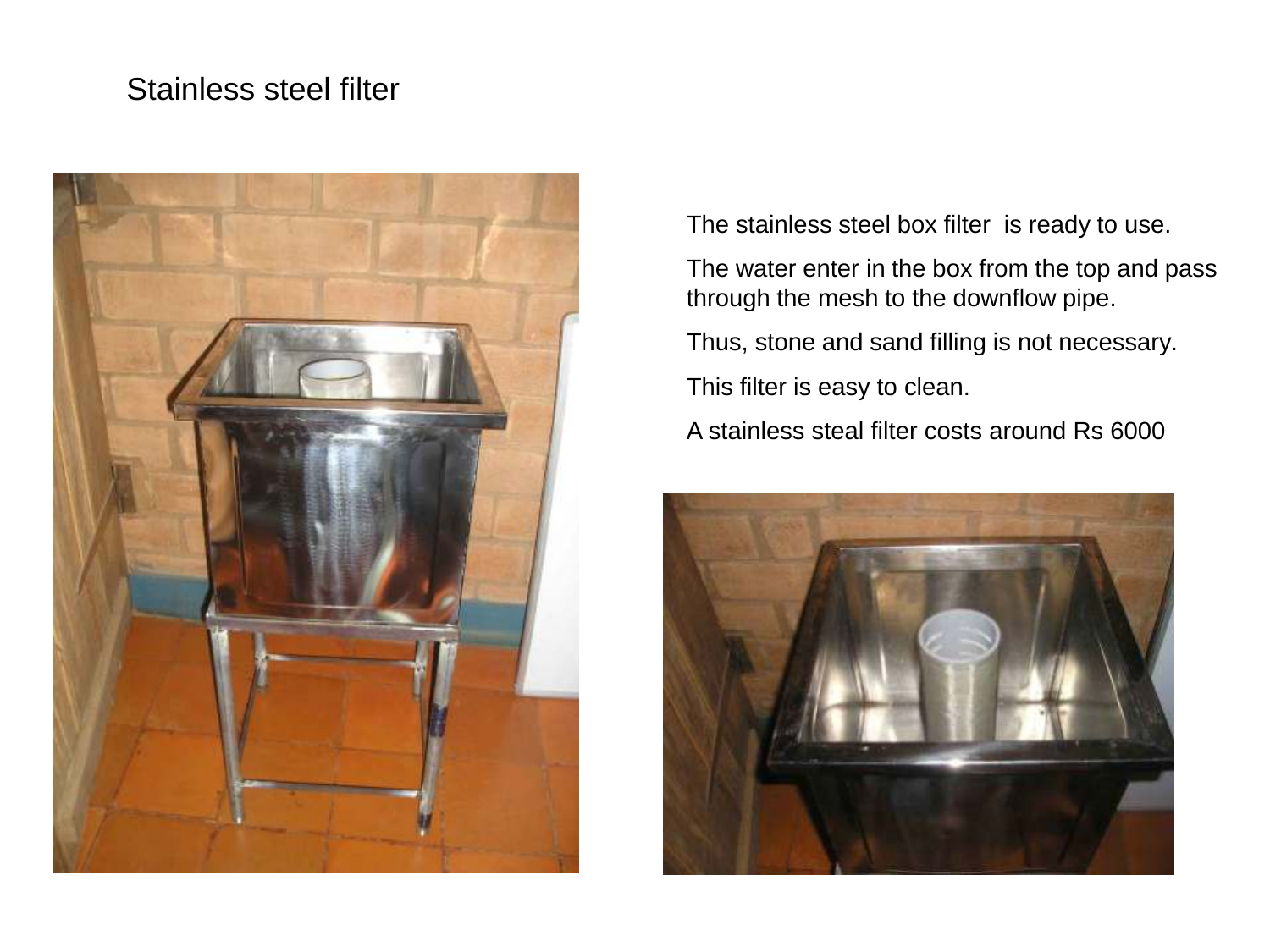## **Integrated filters**

When the rainwater storage tank is on the ground, the filter comes directly on the top of the tank. We find such systems mostly in the rural areas.



House and its owner in Karnalu village Dodballapur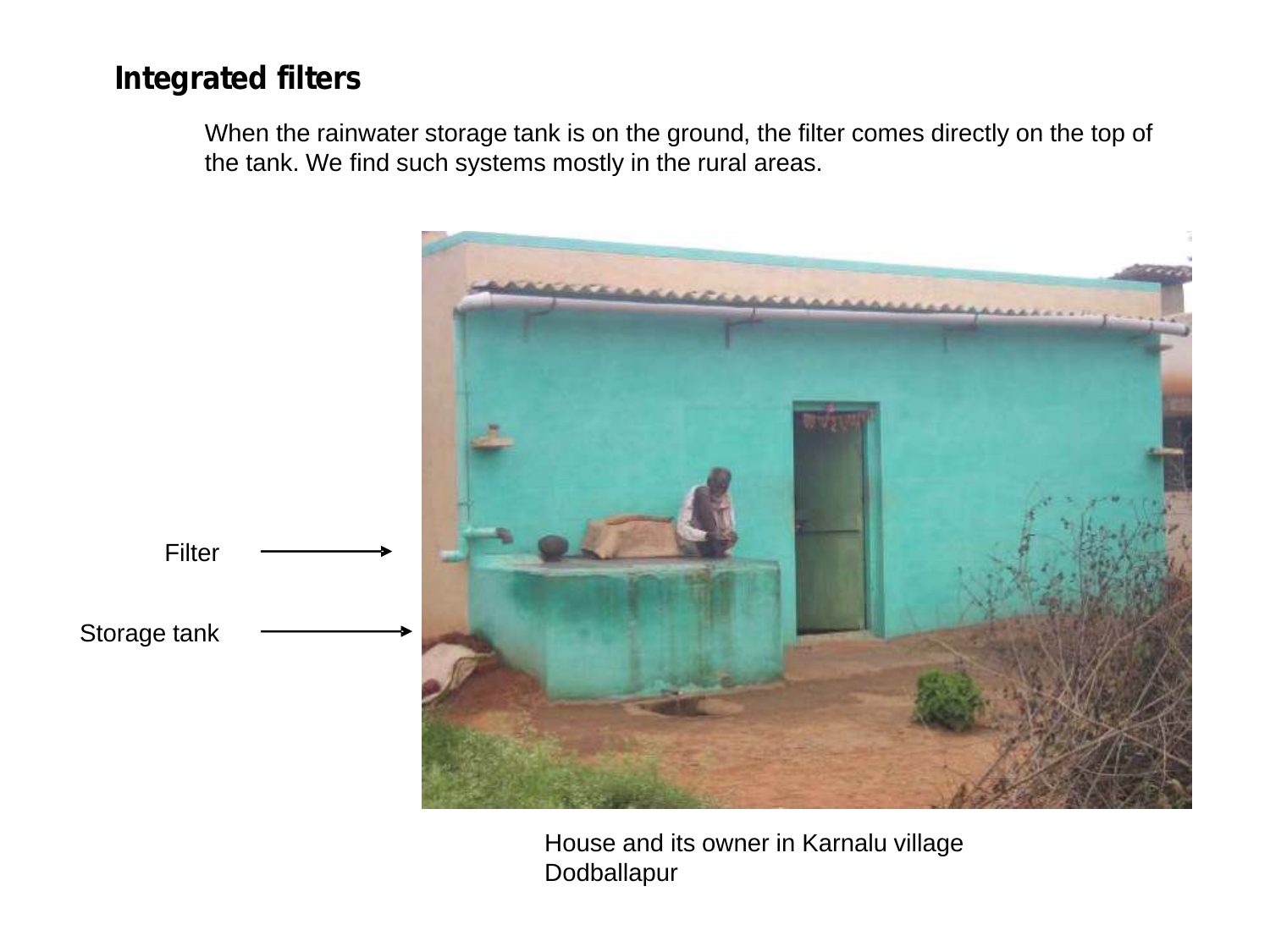# **Filtering material**

Placed at the mouth of the rainwater pipe, the filtering material can be very diverse. A combination of perforated aluminium box with mesh and sand or perforated plastic bottle with mesh and gravel are efficient.



jelley





sponge